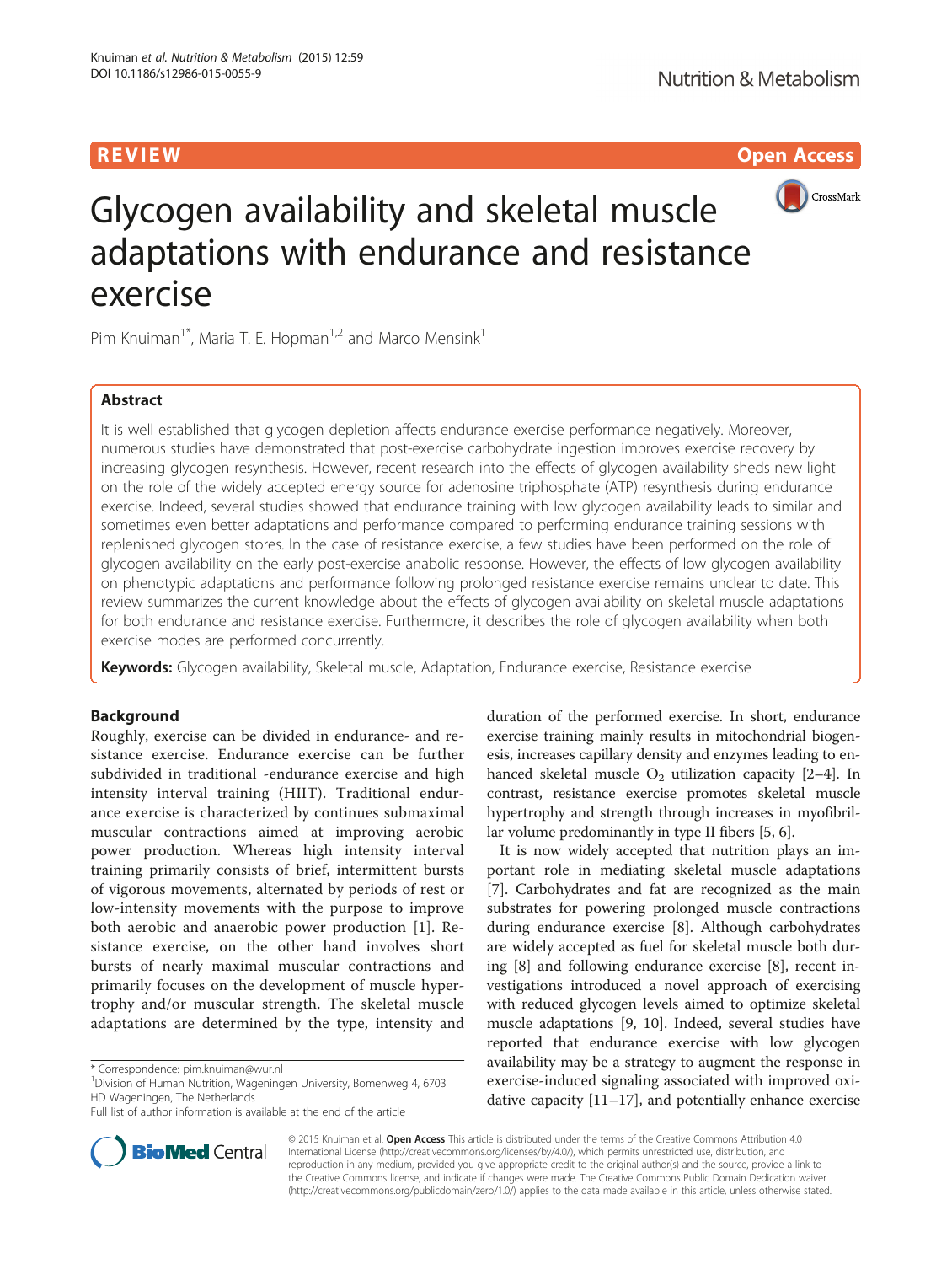performance [\[17](#page-8-0), [18\]](#page-8-0). In contrast, the effects of low glycogen availability on muscular adaptations following resistance exercise remain somewhat unclear. A recent study revealed that performing resistance exercise with low glycogen could improve acute signaling processes that promote mitochondrial biogenesis to a larger extent compared to exercise with normal glycogen levels [\[19](#page-8-0)], whereas another study demonstrated that muscle protein synthesis following a single bout of resistance exercise appeared to be unaffected by the level of glycogen [\[20\]](#page-8-0).

A literature review concerning the role of glycogen availability for both endurance- and resistance exercise on skeletal muscle adaptations is at this time absent. Therefore, the purpose of this review is to identify the effects of glycogen availability on skeletal muscle training adaptations and performance with both enduranceand resistance exercise. Firstly, the role of glycogen in local skeletal muscle fatigue and energy metabolism will be described. Thereafter, the effects of glycogen availability on performance and markers of skeletal muscle adaptations are discussed. Finally, this review addresses the role of glycogen availability when both exercise modes are performed concurrently.

#### Glycogen content, location and skeletal muscle fatigue

In humans, most glycogen is made and stored in cells of the liver  $(\sim 100 \text{ g})$  and muscles  $(\sim 350 - 700 \text{ g})$ ; depending on training status, diet, muscle fibre type composition, sex and bodyweight) and can be reduced by fasting, low intake of dietary carbohydrates and/or by exercise. It seems that the critical level of muscle glycogen is approximately around 250-300 mmol∙kg-1dry weight (d.w.), levels below this amount have been associated with impaired sarcoplasmic reticulum function by diminishing vesicle  $Ca^{2+}$  release rate and reductions in peak power output [[21](#page-8-0)]. Glycogen is differently distributed within the muscle fibers (subsarcolemmal  $~5$ -15 %, intermyofibrillar  $\sim$ 75 % and intramyofibrillar  $\sim$ 5-15 %) [\[22](#page-8-0)]. Moreover, it appears that subsarcolemmal, intermyofibrillar and intramyofibrillar glycogen powers different mechanisms in muscle contractions. It is thought that intermyofibrillar glycogen powers the release of sarcoplasmic stored  $Ca^{2+}$  and in this way activates the tropomyosin active sites. Intramyofibrillar glycogen is preferably depleted during high-intensity exercise and seems to power cross-bridge cycling [\[23\]](#page-8-0). Moreover, depletion of this form highly correlates well with skeletal muscle fatigue [[24\]](#page-8-0). Reduction of intramyofibrillar glycogen might decrease Na, K-ATPase activity leading to decreased ATP cleavage, and subsequently a lower energy production to power cross-bridge cycling [[22](#page-8-0)].

Moreover, Duhamel et al. [[25](#page-9-0)] found that commencing an endurance type bout of exercise till fatigue with low glycogen availability resulted in earlier deteriorations in

SR  $Ca<sup>2+</sup>$  release. Specifically, their data indicated that a cycling session of 70 %  $VO<sub>2peak</sub>$  carried out at low glycogen levels causes faster reductions in SR  $Ca<sup>2+</sup>$  uptake and  $Ca<sup>2+</sup>$  release during exercise compared to high glycogen levels. Furthermore, it was found that reductions in SR  $Ca^{2+}$  -ATPase activity followed a similar time course as that of  $Ca^{2+}$  uptake suggesting a mediating role for SR  $Ca<sup>2+</sup>$  -ATPase activity. In another study by Ortenblad et al. [[21](#page-8-0)] it was shown that ingestion of carbohydrates during 4 h recovery following exercise markedly increases glycogen content and normalizes SR  $Ca<sup>2+</sup>$  compared to the group who were omitted from carbohydrates during the recovery period. Based on SR vesicle experiments Ortenblad et al. [[22](#page-8-0)] proposed that there is mechanistic role of glycogen on SR  $Ca^{2+}$  release. Moreover, Ortenblad et al. stated that the reduction in SR  $Ca^{2+}$  release by itself induces a diminution in tetanic intracellular free  $[Ca^{2+}]_{i}$ which is in accordance with isolated fibres studies showing a faster decrease of tetanic  $[Ca^{2+}]$ ; when glycogen content is reduced within these fibres. Taken together, the aforementioned findings at both the whole-body and organelle level suggest that the location of the glycogen, especially the intramyofibrillar pool, is important to sustain repeated muscle contractions.

#### Glycogen and energetic demands with exercise

Glycogen is an essential substrate during high intensity exercise by providing a mechanism by which adenosine tri phosphate (ATP) can be resynthesized from adenosine diphosphate (ADP) and phosphate. The relative use of energy sources during exercise is mainly determined by the intensity and the duration of the exercise bout, as well as the athlete's training status [\[8](#page-8-0)]. Fat as source of energy is relatively most dominant during moderate intensity (30-65 % of  $VO<sub>2peak</sub>$ ), whereas the relative contribution of carbohydrate oxidation to total energy expenditure becomes greater when exercise intensity increases, with muscle glycogen becoming the most important substrate source [[26\]](#page-9-0). Although the amount of liver and skeletal muscle glycogen is relatively small compared to endogenously stored fat, glycogen is recognized as the major source for fuel during prolonged moderateto high intensity endurance exercise [\[27\]](#page-9-0). Therefore, glycogen availability is essential to power ATP resynthesis during high intensity exercise which relies heavily on glycogenolysis. Furthermore, it has been well documented that the capability of skeletal muscle to exercise is impaired when the glycogen store is reduced to a certain level, even when there is sufficient amount of other fuels available [[28](#page-9-0)]. Together, prolonged endurance exercise leads to muscle glycogen depletion, which is in turn linked to fatigue and makes it difficult to meet the energetic requirements of training and competition [\[22](#page-8-0), [29](#page-9-0)].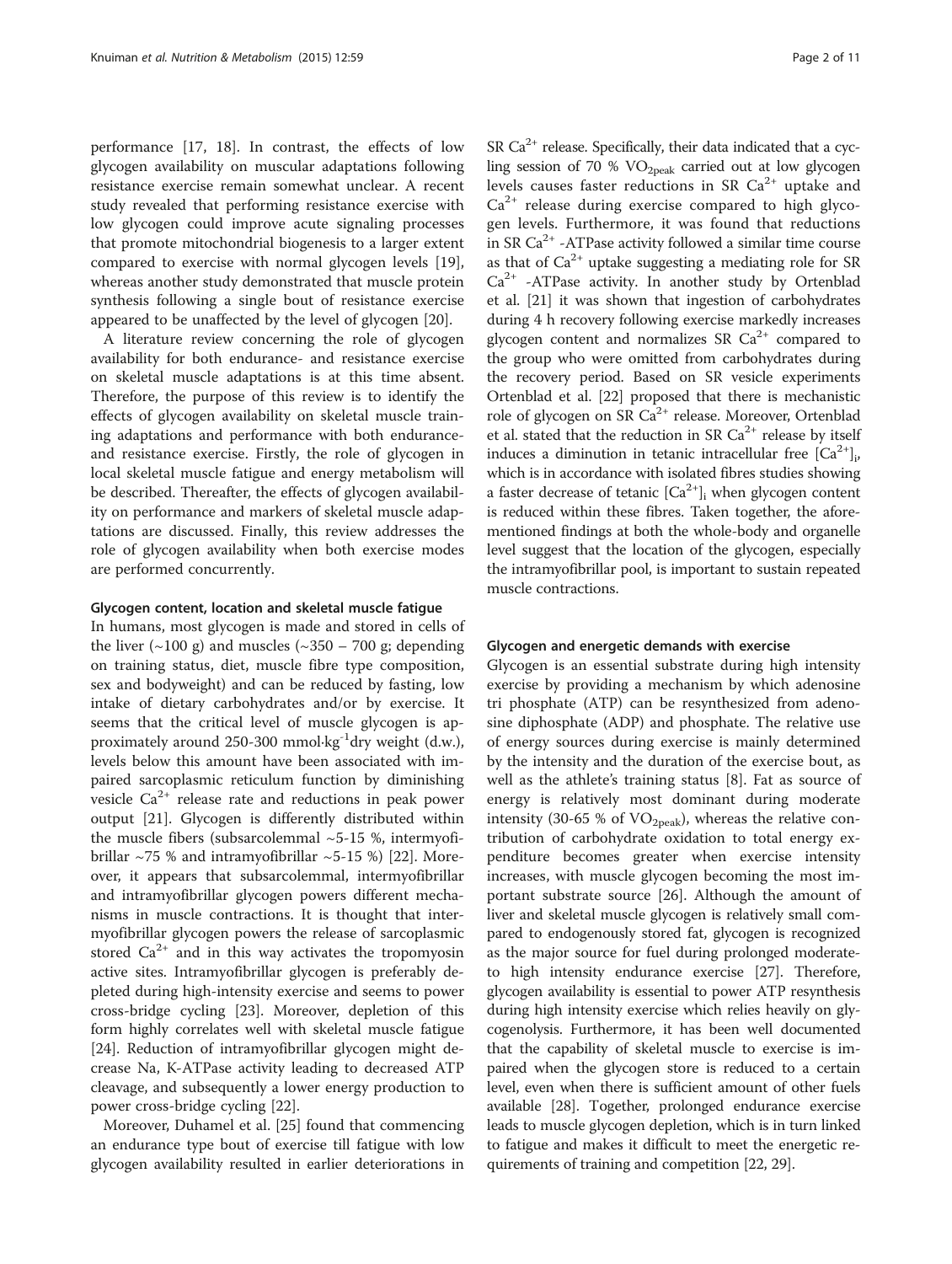# Low glycogen and performance with exercise Endurance training performance

Low-glycogen availability causes a shift in substrate metabolism during and after exercise [\[30, 31\]](#page-9-0). In addition, low-glycogen availability induces an increase in systemic release of amino acids and simultaneously increases fat oxidation, and as a consequence exercise intensity drops [[30\]](#page-9-0). However, the low-glycogen approach seems to promote expression of genes that stimulate fat catabolism and mitochondrial biogenesis and as such improves oxidative capacity [\[10](#page-8-0)]. To date, few studies have found an improved training-induced performance effect of conducting the exercise bouts with low glycogen levels compared with replenished glycogen levels [[17, 18](#page-8-0)]. Hansen et al. [[17\]](#page-8-0) were the first to show that training with reduced glycogen availability results in improved oxidative capacity. In their study seven untrained males completed a 10-week training program. The untrained subjects performed leg-knee extensor exercise for 5 d∙wk-1. Although the total amount of work was the same for each leg, one leg was trained in a glycogen depleted manner, while the contralateral leg was trained with full glycogen stores. The finding of their study was a significant gain in endurance (time till exhaustion) in the low-glycogen compared to normal glycogen levels. In addition, they found that low-glycogen improved oxidative capacity (citrate synthase activity) to a larger extent than commencing all exercise sessions with high-glycogen. The findings of Hansen et al. [[17](#page-8-0)] were pioneering and in contrast with the studies reporting that glycogen content is a limiting factor when it comes to exercise adaptation and performance. Subsequently, other research groups tested the same hypothesis by using an alternative model with trained subjects [[12, 16](#page-8-0)]. Yeo et al. [[16\]](#page-8-0) demonstrated that subjects who undertook the exercise sessions in the low-glycogen state (~50 % depletion) showed significantly lower performance during the sessions compared to the subjects that undertook the sessions with highglycogen [[16](#page-8-0)]. Interestingly, following the 3-wk intervention period, several markers of training adaption were increased. However, 60-min time-trial performance was similar in both the low-glycogen and high-glycogen group. Although speculative, the similar effect in performance suggests that the low-glycogen group showed a greater training adaptation, relative to their level of training intensity. Hulston et al. [\[12](#page-8-0)] reported that lipid oxidation during the steady-state exercise at 70 %  $VO<sub>2max</sub>$ , increased more in the low-glycogen group relative to the high-glycogen group, as a result of increased intramuscular triglycerides utilization. Moreover, this was accompanied by increases in oxidation of fatty acids, sparing of muscle glycogen, and greater increases in succinate dehydrogenase and 3-hydroxyacyl-CoA dehydrogenase enzyme activity [[12](#page-8-0)]. However, with regard to

performance, the training with low muscle glycogen availability was not more effective than training with high muscle glycogen levels [[12\]](#page-8-0). Together, low-glycogen availability affects substrate use during exercise by increasing fatty acid oxidation compared to training with normal glycogen levels; this effect is independent of the subject training status.

Recently, Cochran et al. [\[18](#page-8-0)] demonstrated that a two week HIIT protocol performed with low-glycogen, improved cycling time trial performance compared with high glycogen stores. Specifically, training sessions consisted of 5 times 4-min intervals at 60 %  $W_{\text{peak}}$  (~95-100 % of heart rate reserve) interspersed with 2 min of rest. Both groups trained on a total of 6 d over a 2-wk period, with a minimum of one day of rest between training days. Furthermore, subjects completed two identical HIIT sessions on each training day, separated by 3 h of recovery. After two weeks of HIIT, mean power output during a 250-kJ time trial increased to a greater extent in the low-glycogen group compared to the high-glycogen group [[18\]](#page-8-0). A novel aspect of their study was that the subjects performed whole-body exercise for a relatively short period of time (2 weeks), while the study of Hansen et al. [[17\]](#page-8-0) lasted 10 weeks and used an exercise protocol where upper leg muscles performed isolated knee extensions.

# Discrepancies between and limitations of the low-glycogen endurance exercise studies

A possible explanation for the different outcomes on performance between low-glycogen studies could be differences in the training status of the subjects. Hansen et al. [[17](#page-8-0)] and Cochran et al. [\[18](#page-8-0)] used untrained subjects, whereas others tested well-trained subjects [[12, 16\]](#page-8-0). Indeed, it has previously been shown that the effectiveness of nutritional interventions is influenced by the subject training status [[32\]](#page-9-0), possibly because trained subjects depend less on carbohydrate utilization because they have greater metabolic flexibility. Another methodological issue is the selected test used to determine performance. In some studies, self-selected intensities were used, which could be influenced by carbohydrate manipulation. Cochran et al. [\[18\]](#page-8-0) therefore prescribed and controlled power output during training to ensure that glycogen manipulation did not affect training intensity.

To summarize, although some studies reported that repetitive low-glycogen training leads to improved performance compared with high glycogen [[17, 18\]](#page-8-0), extrapolating these findings to sports-specific performance should be done with prudence. First, the study of Hansen et al. [[17](#page-8-0)] used an isolated knee-extensor model (5 d∙wk-1) as training protocol and performance measurement. However, this model does not accurately reflects an athlete's performance in a real life sports event. Second, as suggested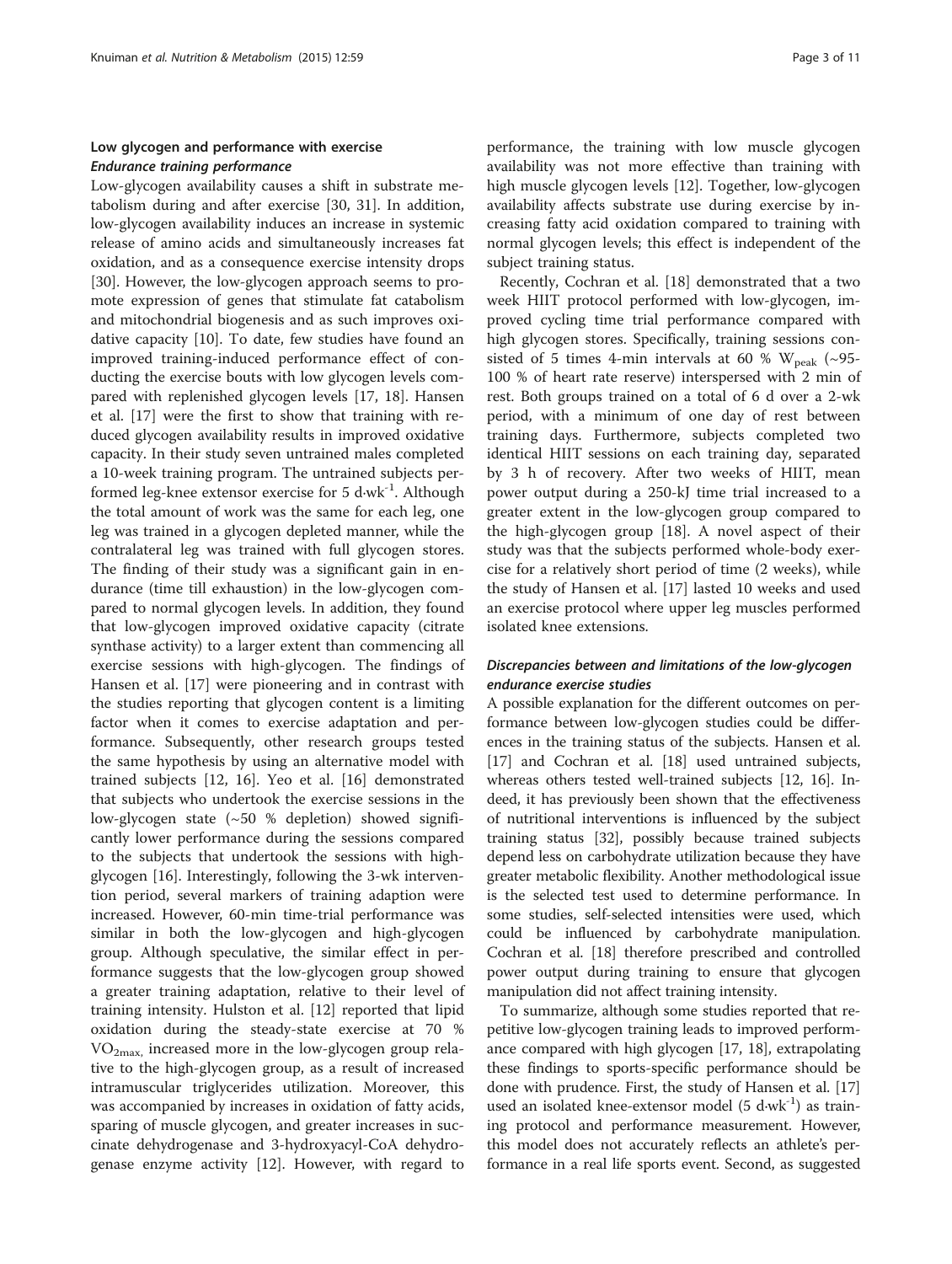by Yeo et al. [\[16](#page-8-0)], athletes generally use multiple intensities, as well as progressive overload [\[33, 34](#page-9-0)], rather than a fixed submaximal exercise intensity as was used during the training sessions in the study of Hansen et al. [[17](#page-8-0)]. Lastly, chronic exercise sessions commencing in the low-glycogen state may enhance the risk for overtraining syndrome [\[35](#page-9-0)] which in turn may result in reduced training capacity [\[36\]](#page-9-0).

# Resistance exercise performance

Resistance exercise is typically characterized by short bursts of nearly maximal muscular contractions. When performing resistance exercise, glycogen is crucial to resynthesize the phosphate pool, which provides energy during high intensity muscle contractions [\[37](#page-9-0)]. According to MacDougall et al. [\[37](#page-9-0)], the majority of ATP is derived from glycolysis [\[38\]](#page-9-0). In line with this, a typical resistance exercise session has been shown to reduces glycogen levels by approximately  $\sim$ 24-40 % [[37, 39](#page-9-0)-[41](#page-9-0)]. This reduction in glycogen content during exercise is determined by the duration, intensity and volume of the performed exercise bout. The largest reductions in glycogen are seen with high repetitions with moderate load training [[40](#page-9-0)], an effect that mainly occurs in type II fibers [[39](#page-9-0)]. It has been demonstrated that a reduction of muscle glycogen affects both isokinetic torque [[29](#page-9-0)] and isoinertial resistance exercise capacity negatively [\[42](#page-9-0)]. However, this effect is not always evident [\[43\]](#page-9-0) and is likely to be affected by the protocol used to induce glycogen depletion [[44](#page-9-0)]. Based on the assumption that pre-exercise glycogen content can influence exercise performance, it seems that the pre-exercise carbohydrate ingestion requires particular attention [[44\]](#page-9-0).

Although it is widely accepted that carbohydrate ingestion before endurance exercise enhances work capacity [[45](#page-9-0), [46](#page-9-0)], carbohydrate ingestion before resistance exercise has not been studied to the same extent. The importance of carbohydrates for the resistance exercise-type athlete can be substantiated by the idea that glycogen plays a relatively important role in energy metabolism during resistance exercise. For example, it has been shown that pre-resistance exercise carbohydrate ingestion increases the amount of total work [[47](#page-9-0)–[49](#page-9-0)]. In contrast, other reports show no benefit of carbohydrate ingestion on total work capacity [[50, 51\]](#page-9-0). To precisely determine the role of glycogen availability for the resistance exercise athlete more training studies that feature a defined area of outcome measures specifically for performance and adaptation are needed.

# Mitochondrial biogenesis on low-glycogen regimes and molecular pathways involved

# Endurance exercise

PGC-1α Activity of the exercise-induced peroxisome proliferator-activated γ-receptor co-activator  $1α$  (PGC- $1α$ ) has been proposed to play a key role in the adaptive response with endurance exercise (Fig. [1\)](#page-4-0). Enhanced activity of PGC-1α and increased mitochondrial volume improves oxidative capacity through increased fatty acid  $\beta$ -oxidation and mitigating glycogenolysis [\[52\]](#page-9-0). As a result, muscle glycogen can be spared which might delay the onset of muscle fatigue and enhances oxidative exercise performance. PGC-1 $\alpha$  is responsible for the activation of mitochondrial transcription factors e.g. the nuclear respiratory factors (NRF-1 and -2) and the mitochondrial transcription factor A (Tfam) [[53](#page-9-0)].

PGC-1α and AMPK Activation of PGC-1α is amongst others regulated by the major up-stream proteins 5' adenosine monophosphate-activated protein kinase (AMPK) [[54](#page-9-0)]. Prolonged endurance type exercise requires a large amount of ATP resulting in accumulation of ADP and AMP in the recruited muscle fibers [\[55\]](#page-9-0). This activates AMPK with the purpose to restore cellular energy homeostasis [\[56, 57](#page-9-0)]. A relative drop of ATP by less than 1 % translates into a doubling or more of the ADP and AMP concentrations [[58](#page-9-0)]. The rise of ADP and AMP during prolonged endurance type exercise results in the phosphorylation of AMPK at Thr172, the active site on the AMPK  $\alpha$  subunit [[58](#page-9-0)–[60\]](#page-9-0). Canto and colleagues (2009) showed that AMPK action on PGC-1α transcriptional activity is partly regulated by SIRT1, a sirtuin family protein which deacetylates several proteins that contribute to cellular regulation [[57](#page-9-0)]. Furthermore, it was shown that the acute actions of AMPK on lipid oxidation alter the balance between cellular NAD1 and NADH, which acts as a messenger to activate SIRT1 [[57](#page-9-0)].

PGC-1 α, AMPK and p38 MAPK in response to glycogen depletion During prolonged endurance type exercise skeletal muscle glycogen reduces, this is sensed by the AMPK β subunit resulting in an activation of AMPK (Fig. [1\)](#page-4-0). The AMPK is then also activated through phosphorylation of Thr172 and this response is likely dependent on the rise of AMP and ADP during exercise. Chan et al (2004) suggested that low muscle glycogen availability associates with the phosphorylation of the nuclear P38 mitogen-activated protein kinases (p38 MAPK), rather than translocation of p38 MAPK to the nucleus per se [\[61\]](#page-9-0). Accordingly, p38 MAPK particularly phosphorylate the expression of PGC-1 $\alpha$  [\[53](#page-9-0), [62](#page-9-0)], whereas AMPK could both phosphorylate and enhance expression of PGC-1 $α$  [[53](#page-9-0), [62](#page-9-0)]. Restricted CHO availability during or after exercise has also been shown to augment phosphorylation of (i.e. activate) p38 MAPK [\[63\]](#page-9-0) and AMPK [\[15\]](#page-8-0). In another study by Mathai and colleagues (2008) it was shown that changes in muscle glycogen correlates with the changes in PGC-1α protein abundance during exercise and recovery [\[64](#page-9-0)]. The majority of the studies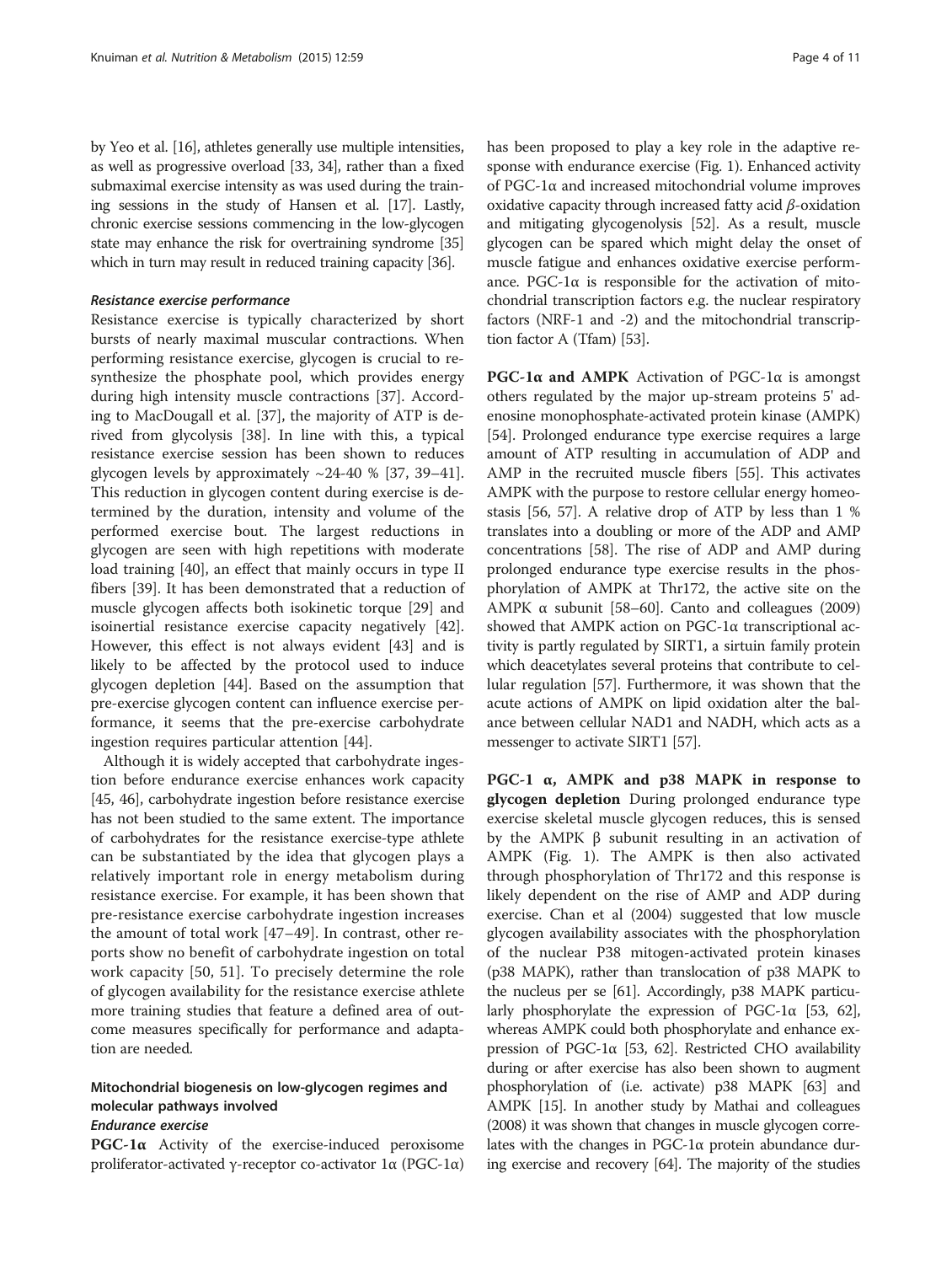<span id="page-4-0"></span>

transcriptional co-activator PGC-1α to the mitochondria and nucleus. The kinases AMPK, p38 MAPK and SIRT 1 then might phosphorylate PGC-1 α and reduce the acetylation of PGC-1 α, which increases its activity. Thus, endurance exercise leads to more PGC-1 α which over time results in mitochondrial biogenesis

show that the PGC-1 $\alpha$  mRNA content increased during and directly after exercise and returned to resting levels by 24 h after exercise. However, the studies that measured both PGC-1α mRNA and PGC-1α protein after chronic or acute exercise failed to find increases in both [[64\]](#page-9-0). Therefore, changes of PGC-1α mRNA content are not necessarily compatible with changes in PGC-1α protein abundance following exercise [\[64](#page-9-0)].

Although these studies suggest that the signalling response to exercise is affected by CHO supply, it remains unclear whether exercise in a glycogen-depleted state can enhance the adaptive signalling response that is required for mitochondrial biogenesis. Thus, AMPK and MAPK 38 play a key role in the transcriptional regulation of mitochondrial biogenesis trough PGC-1α in response to stress. However, the precise role of potential regulators which are responsive to glycogen availability, in the processes of mitochondrial biogenesis, needs to be further elucidated.

P53 Another described protein that regulates mitochondrial biogenesis is p53, which appears to be sensitive to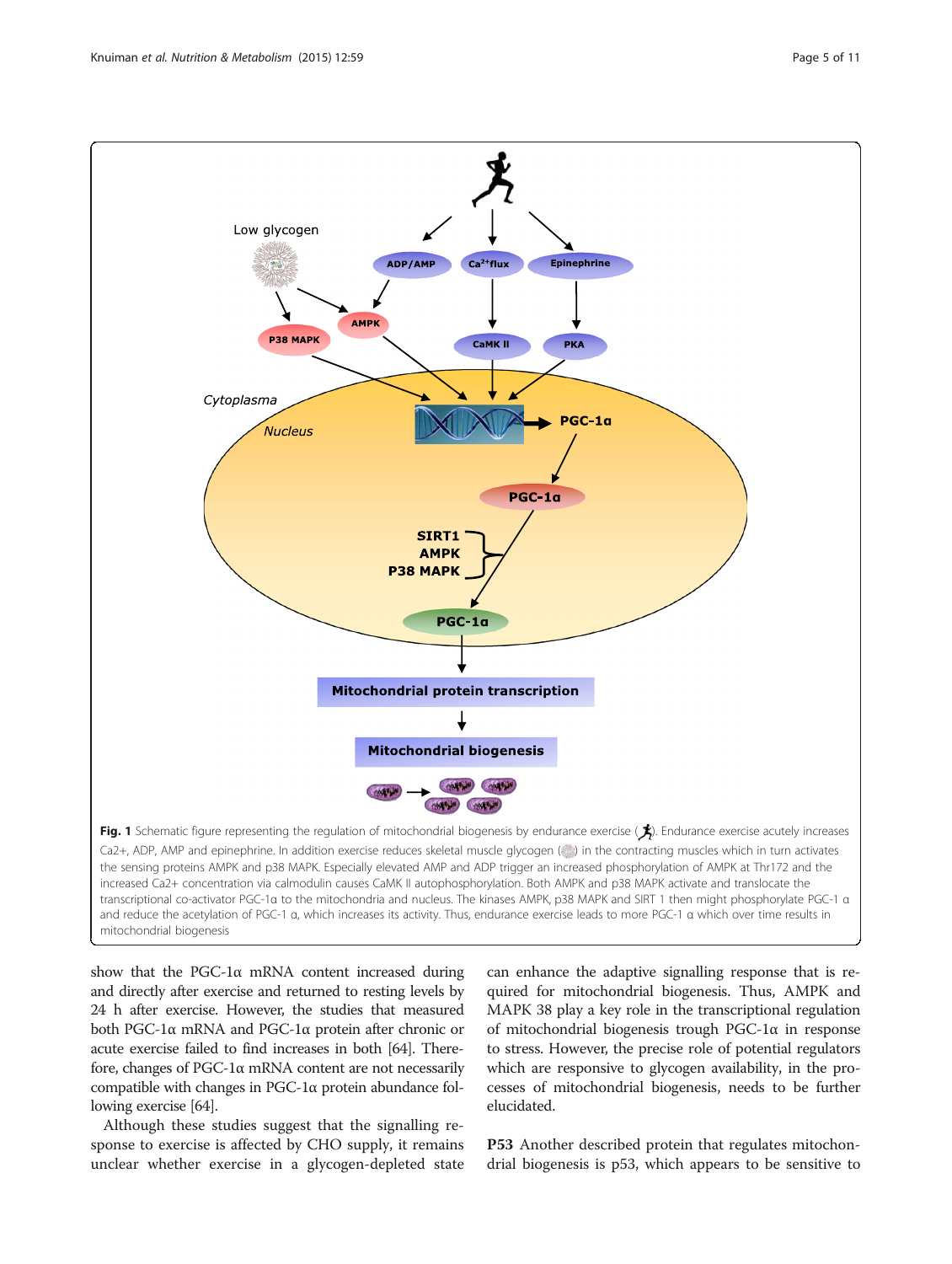changes in glycogen availability [\[65](#page-9-0)]. Previous research has shown that p53 is phosphorylated by AMPK and p38 AMPK [[66, 67\]](#page-9-0). Furthermore, p53 is implicated in the stimulation of gene expression of mitochondrial function [[66, 67](#page-9-0)]. It has been demonstrated that commencing endurance exercise in a glycogen depleted state upregulates p53 to a larger extent than during exercise in a replenished glycogen state [[68](#page-9-0)]. However, the influence on PGC-1α mRNA expression is difficult to interpret because the subjects involved were not only on an exercise regime with low glycogen availability, but also on a calorie restricted diet. Accordingly, it remains unknown which potent regulator was responsible for the increase in mitochondrial biogenesis in this study. The precise role of both potential regulators in the processes of mitochondrial biogenesis needs to be further elucidated.

# Resistance exercise

Although resistance exercise is mainly recognized as mechanical stimulus for increases in strength and hypertrophy, the aerobic effects following resistance exercise have also been studied. Early investigations have shown that skeletal mitochondrial volume [\[69\]](#page-9-0) and oxidative capacity [[70\]](#page-9-0) are unaltered following prolonged resistance exercise. However, it has been recently reported that resistance exercise increases the activity of oxidative enzymes in tissue homogenates [\[19,](#page-8-0) [71\]](#page-9-0) and respiration in skinned muscle fibers [\[72](#page-9-0)]. Moreover, resistance training augmented oxidative phosphorylation in sedentary older adults [\[73](#page-9-0)] and respiratory capacity and intrinsic function of skeletal muscle mitochondria in young healthy men [[74\]](#page-9-0). In a recent investigation by Irving and co-workers [[75\]](#page-10-0) young and older adults performed 8 weeks of endurance training, resistance training or concurrent/combined training. Interestingly, following all exercise modalities, concurrent training induced the most robust improvements in mitochondrial related outcomes and mRNA expression [\[75](#page-10-0)].

Notably, the improvements in mitochondria were independent of age. Therefore, exploring molecular processes regulating the metabolic and oxidative responses with resistance training may lead to a better understanding and eventually to optimized adaptations. Studies examining the effect of low glycogen availability on mitochondrial regulators largely centered on endurance training. However, Camera et al. [[19](#page-8-0)] recently showed that both phosphorylation of p53 and mRNA abundance of PGC-1α increased during the early (4 h) post-exercise recovery period after resistance exercise undertaken with low glycogen availability. It appears that the level of glycogen acts as a modulator of processes regulating mitochondrial biogenesis, independent of the nature of exercise stimuli. The supposed mechanism by which p53 is translocated from the nucleus to the mitochondria

and subsequently enhances mitochondrial biogenesis is through its interaction with mitochondrial transcription factor A (Tfam) and also by preventing p53 suppression of PGC-1α activation in the nucleus [[67\]](#page-9-0). According to the findings of Camera et al. [[19\]](#page-8-0) and others [\[20](#page-8-0), [76](#page-10-0), [77](#page-10-0)] resistance exercise seems capable of increasing PGC-1 mRNA expressions and p53 phosphorylation that has the potential to stimulate mitochondrial adaptation. Moreover, the acute metabolic response to resistance exercise can be modulated in a glycogen-dependent manner. However, whether these acute alterations in regulators of mitochondrial biogenesis are sufficient to promote mitochondrial volume and function remains to be elucidated in future long-term training studies.

# Low glycogen availability and protein metabolism Endurance exercise

Skeletal muscle mass is maintained by the balance between muscle protein synthesis (MPS) and muscle protein breakdown (MPB) rates such that overall net muscle protein balance (NPB) remains essentially unchanged over the course of the day. A prolonged imbalance between MPS and MPB results in a positive (hypertrophy: MPS > MPB) or negative NPB (atrophy: MPS < MPB). The two main potent stimuli for MPS are food ingestion and exercise [[78](#page-10-0)]. Nutrition, proteins in particular, induces a transient stimulation of MPS and is therefore in itself, i.e. in the absence of exercise, not sufficient to induce a positive NPB. Likewise, resistance exercise improves NPB, however, the ingestion of protein during the post-exercise recovery period is required to induce a positive NPB [\[79](#page-10-0)]. Thus, both exercise and food ingestion must be deployed in combination in order to create a positive NPB [\[78](#page-10-0)].

To date, only a few studies examined the role of glycogen availability on protein metabolism following endurance exercise [\[30](#page-9-0), [80](#page-10-0), [81\]](#page-10-0). It seems that glycogen availability mediates MPB. An early study from Lemon and Mullin showed that when exercise was performed with reduced glycogen availability nitrogen losses more than doubled, suggesting an increase in MPB and amino acid oxidation [\[80](#page-10-0)]. Subsequently, two other studies [[30](#page-9-0), [81](#page-10-0)] used the arterial-venous (a-v) difference method to explore whether exercise in the low glycogen state affects amino acid flux and then estimated NPB. In both studies subjects performed an exercise session in the low-glycogen state, the researchers found a net release of amino acids during exercise indicating an increase in MPB. However, these studies may be methodologically flawed because the a-v balance method only allows for the determination of net amino acid balance. Conclusions about changes in MPS and MPB are therefore of a speculative nature [\[82](#page-10-0)]. A more recent study by Howarth et al. [[82\]](#page-10-0) used the stable isotope tracer methodology and therefore enabled to determine the changes in MPS and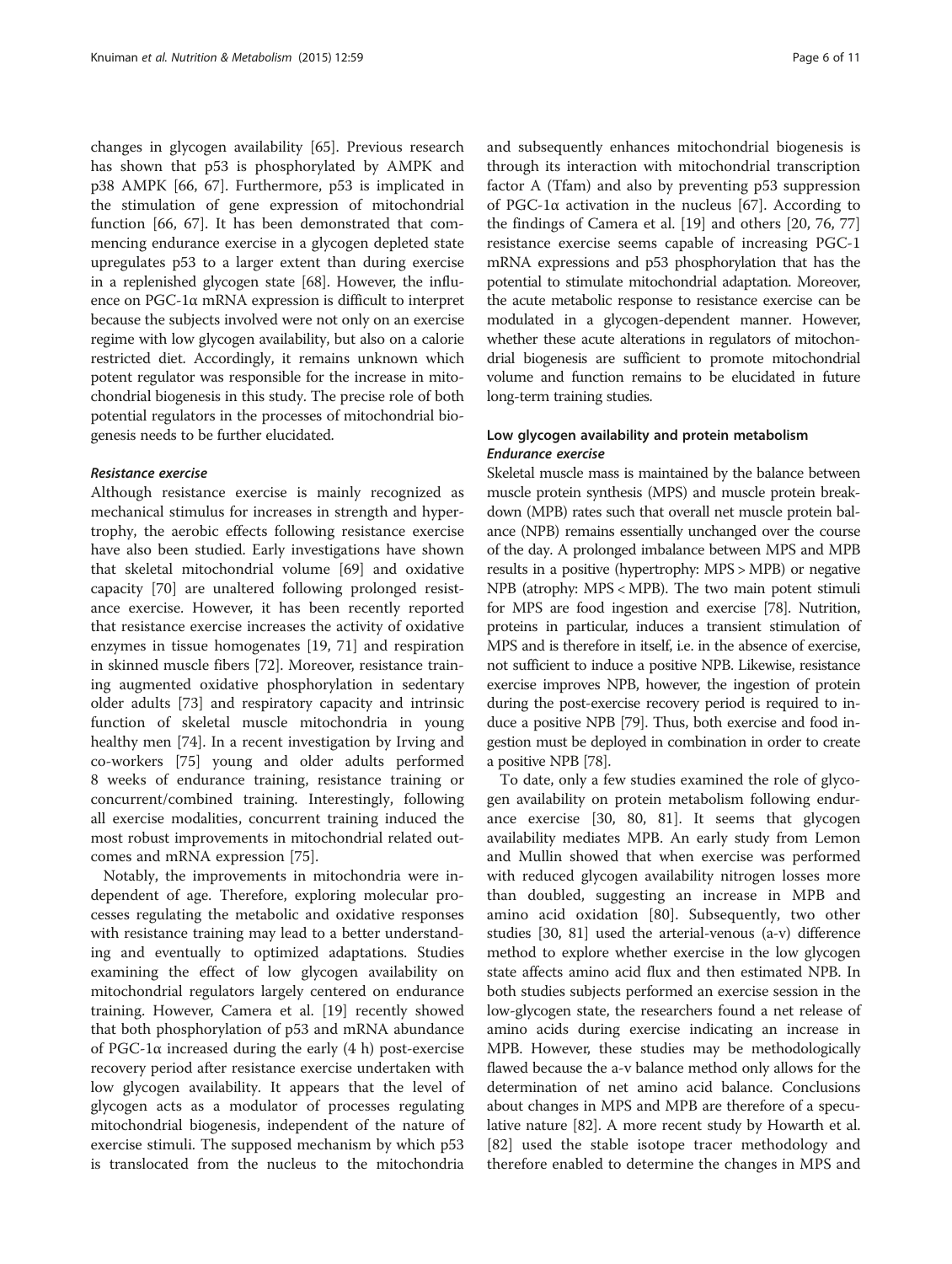MPB. They found that skeletal muscle NPB was lower when exercise was commenced with low glycogen availability compared to the high glycogen group, indicating an increase in MPB and decrease in MPS during exercise. It appears that endurance exercise with reduced muscle glycogen availability negatively influences muscle protein turnover and impairs skeletal muscle repair and recovery from endurance exercise. As described previously, low glycogen could be used as a strategy to augment mitochondrial adaptations to exercise, however, protein ingestion is required to offset MPB and increase MPS. Indeed, recent evidence reported that protein ingestion during or following endurance exercise increases MPS leading to a positive NPB [\[83, 84](#page-10-0)].

# Resistance exercise

Resistance exercise type muscular contraction and/or protein ingestion affect the complex of regulatory processes that determines the changes in MPB and MPS. The Akt-mTOR-S6K pathway that controls the process of MPS has been studied extensively [[85](#page-10-0), [86\]](#page-10-0). However, the effects of glycogen availability with resistance exercise and its effects on these regulatory processes remains to be further scrutinized. It has been observed that low-glycogen availability (~160 mmol⋅kg<sup>-1</sup>d.w.) elevates resting and exercise-induced AMPK activity compared to high-glycogen availability (~910 mmol⋅kg<sup>-1</sup>d.w.) [\[87\]](#page-10-0). Furthermore, work by Churchly et al. [[88](#page-10-0)] demonstrated that low-glycogen availability (~193 mmol∙kg-1d.w.) did not enhance the activity of genes involved in muscle hypertrophy. Creer et al. [[89](#page-10-0)], on the other hand, investigated the role of glycogen availability on two key pathways involved in cellular growth. Subjects performed three sets of 10 repetitions of bilateral knee extension exercise at 70 % of 1-RM separated by a 2-min recovery period. Muscle biopsies were taken to determine the activation of extracellular signal-regulated kinase (ERK1/2) and Akt signaling pathways. They found an increase in both ERK1/2 and p90 ribosomal S6 kinase phosphorylation, but this effect was independent of the level of glycogen. Further, Akt phosphorylation was attenuated in the low glycogen (~175 mmol∙kg-1d.w.), whereas it was increased in the high glycogen (~600 mmol∙kg-1d.w.) group. mTOR phosphorylation was similar to that of Akt, however, the change was not significant. In a comparable study from Camera et al. [\[20\]](#page-8-0) young healthy men performed 8 sets of 5 unilateral leg press repetitions at 80 % 1RM. Muscle biopsies were taken at rest and 1 and 4 h after the single exercise bout. Although mTOR phosphorylation increased to a higher extent in the normal glycogen group, there were no detectable differences found in MPS suggesting that the small differences in signaling are negligible since MPS was unaffected. The result that MPS is not influenced by the level of glycogen was an interesting finding since it has been previously reported that energy deficit attenuates rates of mixed MPS by  $\sim$  19 % [\[90](#page-10-0)]. However, it should be noted that being in an energy deficit state does not necessarily reflects glycogen levels are low. Hence, the total energy available for the cell to undertake its normal homeostatic processes is less.

Summarized, it seems that glycogen availability had no influence on the anabolic effects induced by resistance exercise. However, aforementioned studies on the effects of glycogen availability on resistance exercise-induced anabolic response do not resemble a training volume typically used by resistance-type athletes. Future longterm training studies  $(\sim 12$  weeks) are needed to find out whether performing resistance exercise with low glycogen availability leads to divergent skeletal muscle adaptations compared to performing the exercise bouts with replenished glycogen levels.

#### Role of glycogen availability with concurrent training

To date, many sports such as soccer, volleyball, tennis or swimming require a phenotype which features a high oxidative capacity and a sufficient amount of strength/ power in order to achieve maximal performance. To develop both endurance capacity and strength/power simultaneously, a targeted training model must include both endurance and resistance exercise, known as concurrent training. Concurrent training does improve both endurance capacity and muscular strength/power, although numerous studies have revealed that strength development is compromised with concurrent training compared to resistance exercise alone [\[91](#page-10-0)–[94](#page-10-0)], a phenomenon known as the "interference" effect. Vice versa, the effect of resistance exercise on endurance performance and  $VO_{2max}$  appears to be marginal [\[95, 96](#page-10-0)]. However, some studies reported compromised gains in aerobic capacity with concurrent training compared to endurance exercise alone [[97](#page-10-0), [98](#page-10-0)]. Following the work of Hickson et al. [[99\]](#page-10-0), numerous studies have investigated the effect of concurrent training on skeletal muscle adaptations. Although the existing human data on acute molecular events is insufficient to entirely explain the impaired strength/power gains for the concurrent athlete compared with either exercise modality alone, it has been hypothesized that the exercise-induced signaling antagonism may play a role herein. Since a detailed analysis on the interference effect associated with concurrent training is beyond the scope of this review, we refer the reader to expert reviews on the interference effect seen with concurrent training (Baar et al. (2014b); Fyfe, Bishop, & Stepto (2014); Perez-Schindler et al.(2015) [[100](#page-10-0)–[102](#page-10-0)]. Briefly, the most hypothesized mechanism blameworthy for the impaired strength/power gains seen with concurrent training is the impaired upregulation of the P13K- $AKT \rightarrow$  mechanistic target of rapamycin complex-1 (mTORC1) signaling pathway [\[89, 102](#page-10-0), [103](#page-10-0)]. It is thought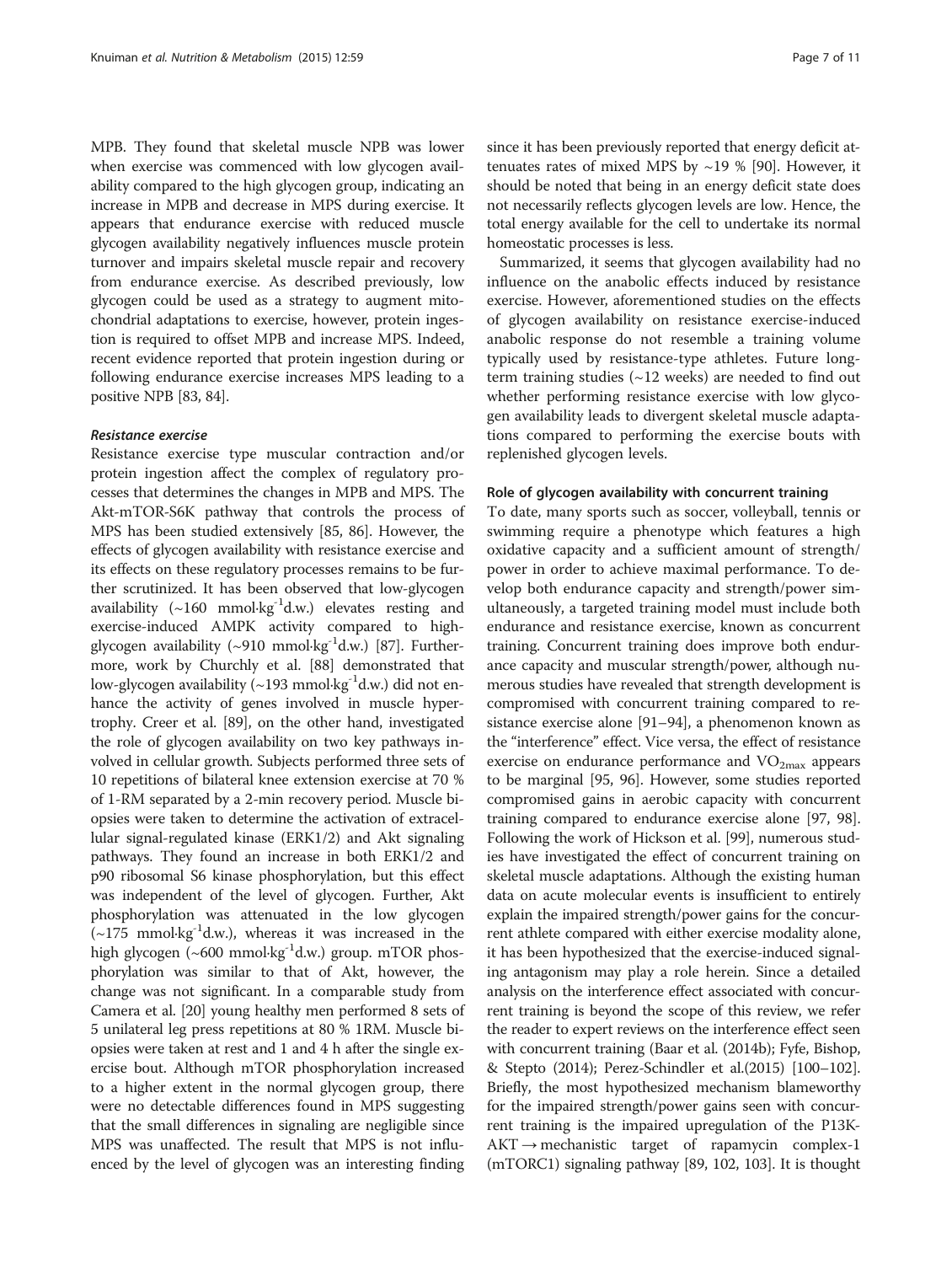that endurance exercise results in an activation of AMPK, which inhibits the mTORC1 signaling via tuberous sclerosis protein (TSC), and this will eventually suppress MPS resulting in a negative net protein balance. In addition, a higher contractile activity also results in a higher calcium flux, which decreases peptide-chain elongation via activation of eukaryotic elongation factor-2 kinase (eEF2k) leading to a decreased MPS [[89](#page-10-0), [102](#page-10-0), [103\]](#page-10-0). However, whether the exercise-induced acute interference between AMPK and mTORC1 entirely explains the blunted strength gains seen with concurrent training is to date obscure.

To optimize skeletal muscle adaptations and performance, nutritional strategies for both exercise modes should differ. Indeed, it was recently proposed that, when practicing endurance and resistance exercise on the same day, the endurance session should be performed in the morning in the fasted state, with ample protein ingestion [\[102](#page-10-0)]. While the afternoon resistance exercise session should be conducted only after carbohydrate replenishment with adequate post-exercise protein ingestion [\[102\]](#page-10-0). Furthermore, whether such a nutritional strategy leads to improved performance compared to general recommendations for carbohydrate and protein intake remains elusive. Interestingly, it has been demonstrated that a resistance exercise session subsequently after low-intensity endurance, non-glycogen depleting session could enhance molecular signaling of mitochondrial biogenesis induced by endurance exercise [\[104](#page-10-0)]. Furthermore it is currently unclear whether performing resistance exercise with low-glycogen availability affects the acute anabolic molecular events and whether the effects of these responses possibly result in improved or impaired training adaptation.

Furthermore, whether low-glycogen availability during the endurance bout amplifies the oxidative resistance exercise induced response remains to be investigated. It seems that both modes of exercise in a low glycogen state as part of a periodized training regime are interesting in terms of acute expressions of markers involved in substrate utilization and oxidative capacity. However, on the other hand, a sufficient amount of glycogen is essential in order to meet the energetic demands of both endurance and resistance exercise.

Most existing information on nutrition and concurrent training adaptation is derived from studies where subjects performed exercise in the fasted state [[104](#page-10-0)–[108](#page-10-0)]. Coffey and colleagues investigated the effects of successive bouts of resistance and endurance exercise performed in different order in close proximity on the early skeletal muscle molecular response [\[76\]](#page-10-0). Although the second exercise bout was performed with different levels of skeletal muscle glycogen content, the subsequent effects on Akt, mTOR and p70 signaling following the second exercise bout remained the same. Prospective long-term concurrent training studies may help to understand the complexity of the impaired adaptation with concurrent training and further determine to what extend the acute signaling antagonism contributes to this. Moreover, the role of nutritional factors in counteracting the interference effect remains to be further elucidated.

### Research perspectives

In this review we summarized the role of glycogen availability with regard to performance and skeletal muscle adaptations for both endurance and resistance exercise. Most of the studies with low-glycogen availability focused on endurance type training. The results of these studies are promising if the acute molecular response truly indicates skeletal muscle adaptations over a prolonged period of time. Unfortunately, these results on low-glycogen availability may be biased because many other variables including training parameters (time, intensity, frequency, type, rest between bouts) and nutritional factors (type, amount, timing, isocaloric versus non-isocaloric placebo) varied considerably between the studies and it is therefore difficult to make valid inferences. Furthermore, the majority of the studies with low glycogen availability were of short duration [[18\]](#page-8-0) and showed no changes [\[11](#page-8-0)–[17\]](#page-8-0), or showed, in some cases decreases in performance [\[109\]](#page-10-0). Nevertheless, reductions in glycogen stores by manipulation of carbohydrate ingestion have shown to enhance the formation of training-induced specific proteins and mitochondrial biogenesis following endurance exercise to a greater extent than in the glycogen replenished state [\[11](#page-8-0)–[16, 18,](#page-8-0) [68](#page-9-0)].

For resistance exercise, glycogen availability seemed to have no significant influence on the anabolic effects induced by resistance exercise when MPS was measured with the stable isotope methodology. However, the exercise protocols used in most studies do not resemble a training volume that is typical for resistance-type athletes. Future long-term training studies (~12 weeks) are needed to investigate whether performing resistance exercise with low glycogen availability leads to divergent skeletal muscle adaptations compared to performing the exercise bouts with replenished glycogen levels.

The role of glycogen availability on skeletal muscle adaptations and performance needs to be further investigated. In particular researchers need to examine glycogen availability when endurance and resistance exercise are conducted concurrently, for example, on the same day or on alternating days during the week. To date, only a few studies have investigated the interactions between nutrient intake and acute response following a concurrent exercise model. We recommend that future research in this field should focus on the following questions: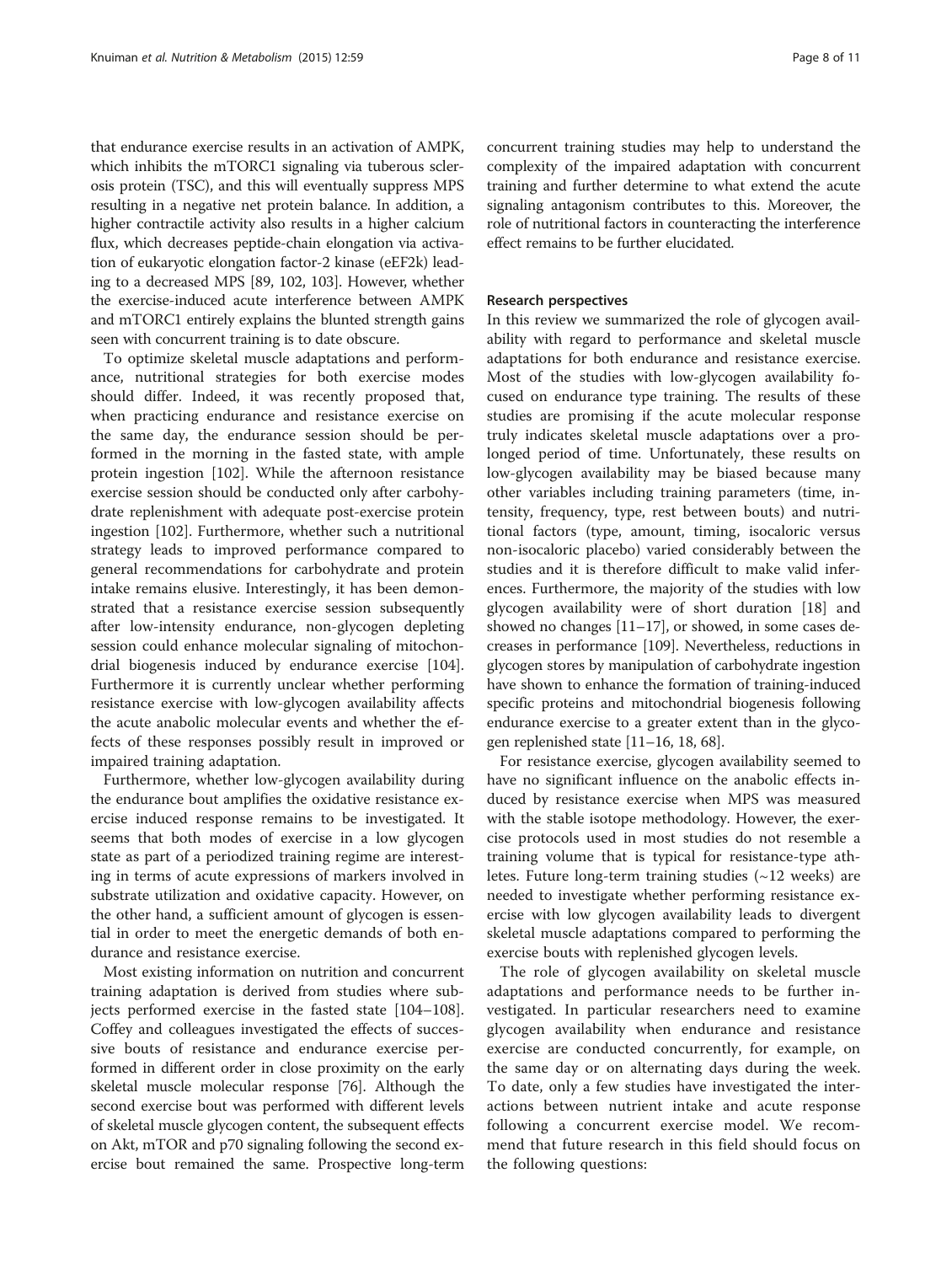- <span id="page-8-0"></span> What is the impact of performing one of the exercise bouts (endurance or resistance) with low glycogen availability on response of markers of mitochondrial biogenesis of the subsequent (endurance or resistance) exercise bout?
- Does the resistance exercise bout need to be conducted with replenished glycogen stores in order to optimize the adaptive response when performed after a bout of endurance exercise?
- Is nutritional timing within a concurrent exercise model crucial to maximize skeletal muscle adaptations following prolonged concurrent training?

# Conclusions

To conclude, depletion of muscle glycogen is strongly associated with the degree of fatigue development during endurance exercise. This is mainly caused by reduced glycogen availability which is essential for ATP resynthesis during high-intensity endurance exercise. Furthermore, it is hypothesized that other physiological mechanisms involved in excitation-contraction coupling of skeletal muscle may play a role herein.

On the other hand, the low glycogen approach seems promising with regard to the adaptive response following exercise. Therefore, low glycogen training may be useful as part of a well-thought out periodization program. However, further research is needed to further scrutinize the role of low glycogen training in different groups (e.g. highly trained subjects) combined with different exercise protocols (e.g. concurrent modalities), to develop a nutritional strategy that has the potential to improve skeletal muscle adaptations and performance with concurrent training.

#### Competing interests

No funding was used to assist in the preparation of this review. The authors have no conflicts of interest to declare that are directly relevant to the contents of this review.

#### Authors' contributions

PK wrote the manuscript. MTEH and MM contributed substantially by giving insightful comments and suggestions during the creation of the manuscript. All authors read and approved the final manuscript.

#### Acknowledgements

We would like to thank T.H.M. Maas (HAN University of Applied Sciences Institute for Studies in Sports and Exercise) for his fruitful input and feedback on the manuscript.

#### Author details

<sup>1</sup> Division of Human Nutrition, Wageningen University, Bomenweg 4, 6703 HD Wageningen, The Netherlands. <sup>2</sup>Radboud University, Radboud Institute for Health Sciences, Department of Physiology, Geert Grooteplein-West 32, 6525 GA Nijmegen, The Netherlands.

Received: 19 August 2015 Accepted: 11 December 2015 Published online: 21 December 2015

# References

- 1. Gibala MJ, Little JP, Macdonald MJ, Hawley JA. Physiological adaptations to low-volume, high-intensity interval training in health and disease. J Physiol. 2012;590:1077–84.
- 2. Bebout DE, Hogan MC, Hempleman SC, Wagner PD. Effects of training and immobilization on VO2 and DO2 in dog gastrocnemius muscle in situ. J Appl Physiol (1985). 1993;74:1697–703.
- 3. Burelle Y, Hochachka PW. Endurance training induces muscle-specific changes in mitochondrial function in skinned muscle fibers. J Appl Physiol (1985). 2002;92:2429–38.
- 4. Charifi N, Kadi F, Feasson L, Costes F, Geyssant A, Denis C. Enhancement of microvessel tortuosity in the vastus lateralis muscle of old men in response to endurance training. J Physiol. 2004;554:559–69.
- 5. Folland JP, Williams AG. The adaptations to strength training: morphological and neurological contributions to increased strength. Sports Med. 2007;37:145–68.
- 6. Cermak NM, Res PT, de Groot LC, Saris WH, van Loon LJ. Protein supplementation augments the adaptive response of skeletal muscle to resistance-type exercise training: a meta-analysis. Am J Clin Nutr. 2012;96:1454–64.
- 7. Coffey VG, Moore DR, Burd NA, Rerecich T, Stellingwerff T, Garnham AP, et al. Nutrient provision increases signalling and protein synthesis in human skeletal muscle after repeated sprints. Eur J Appl Physiol. 2011;111:1473–83.
- 8. Cermak NM, van Loon LJ. The use of carbohydrates during exercise as an ergogenic aid. Sports Med. 2013;43:1139–55.
- 9. Hawley JA, Burke LM. Carbohydrate availability and training adaptation: effects on cell metabolism. Exerc Sport Sci Rev. 2010;38:152–60.
- 10. Bartlett JD, Hawley JA, Morton JP. Carbohydrate availability and exercise training adaptation: Too much of a good thing? Eur J Sport Sci. 2015;15:3–12.
- 11. Cox GR, Clark SA, Cox AJ, Halson SL, Hargreaves M, Hawley JA, et al. Daily training with high carbohydrate availability increases exogenous carbohydrate oxidation during endurance cycling. J Appl Physiol (1985). 2010;109:126–34.
- 12. Hulston CJ, Venables MC, Mann CH, Martin C, Philp A, Baar K, et al. Training with low muscle glycogen enhances fat metabolism in well-trained cyclists. Med Sci Sports Exerc. 2010;42:2046–55.
- 13. Morton JP, Croft L, Bartlett JD, Maclaren DP, Reilly T, Evans L, et al. Reduced carbohydrate availability does not modulate training-induced heat shock protein adaptations but does upregulate oxidative enzyme activity in human skeletal muscle. J Appl Physiol (1985). 2009;106:1513–21.
- 14. Van Proeyen K, Szlufcik K, Nielens H, Ramaekers M, Hespel P. Beneficial metabolic adaptations due to endurance exercise training in the fasted state. J Appl Physiol (1985). 2011;110:236–45.
- 15. Yeo WK, McGee SL, Carey AL, Paton CD, Garnham AP, Hargreaves M, et al. Acute signalling responses to intense endurance training commenced with low or normal muscle glycogen. Exp Physiol. 2010;95:351–8.
- 16. Yeo WK, Paton CD, Garnham AP, Burke LM, Carey AL, Hawley JA. Skeletal muscle adaptation and performance responses to once a day versus twice every second day endurance training regimens. J Appl Physiol (1985). 2008;105:1462–70.
- 17. Hansen AK, Fischer CP, Plomgaard P, Andersen JL, Saltin B, Pedersen BK. Skeletal muscle adaptation: training twice every second day vs. training once daily. J Appl Physiol (1985). 2005;98:93–9.
- 18. Cochran AJ, Myslik F, MacInnis MJ, Percival ME, Bishop D, Tarnopolsky MA, et al. Manipulating carbohydrate availability between twice-daily sessions of high-intensity interval training over two weeks improves time-trial performance. Int J Sport Nutr Exerc Metab. 2015;25(5):463–70.
- 19. Camera DM, Hawley JA, Coffey VG. Resistance exercise with low glycogen increases p53 phosphorylation and PGC-1alpha mRNA in skeletal muscle. Eur J Appl Physiol. 2015;115(6):1185–94.
- 20. Camera DM, West DW, Burd NA, Phillips SM, Garnham AP, Hawley JA, et al. Low muscle glycogen concentration does not suppress the anabolic response to resistance exercise. J Appl Physiol (1985). 2012;113:206–14.
- 21. Ortenblad N, Nielsen J, Saltin B, Holmberg HC. Role of glycogen availability in sarcoplasmic reticulum Ca2+ kinetics in human skeletal muscle. J Physiol. 2011;589:711–25.
- 22. Ortenblad N, Westerblad H, Nielsen J. Muscle glycogen stores and fatigue. J Physiol. 2013;591:4405–13.
- 23. Nielsen J, Holmberg HC, Schroder HD, Saltin B, Ortenblad N. Human skeletal muscle glycogen utilization in exhaustive exercise: role of subcellular localization and fibre type. J Physiol. 2011;589:2871–85.
- 24. Nielsen J, Suetta C, Hvid LG, Schroder HD, Aagaard P, Ortenblad N. Subcellular localization-dependent decrements in skeletal muscle glycogen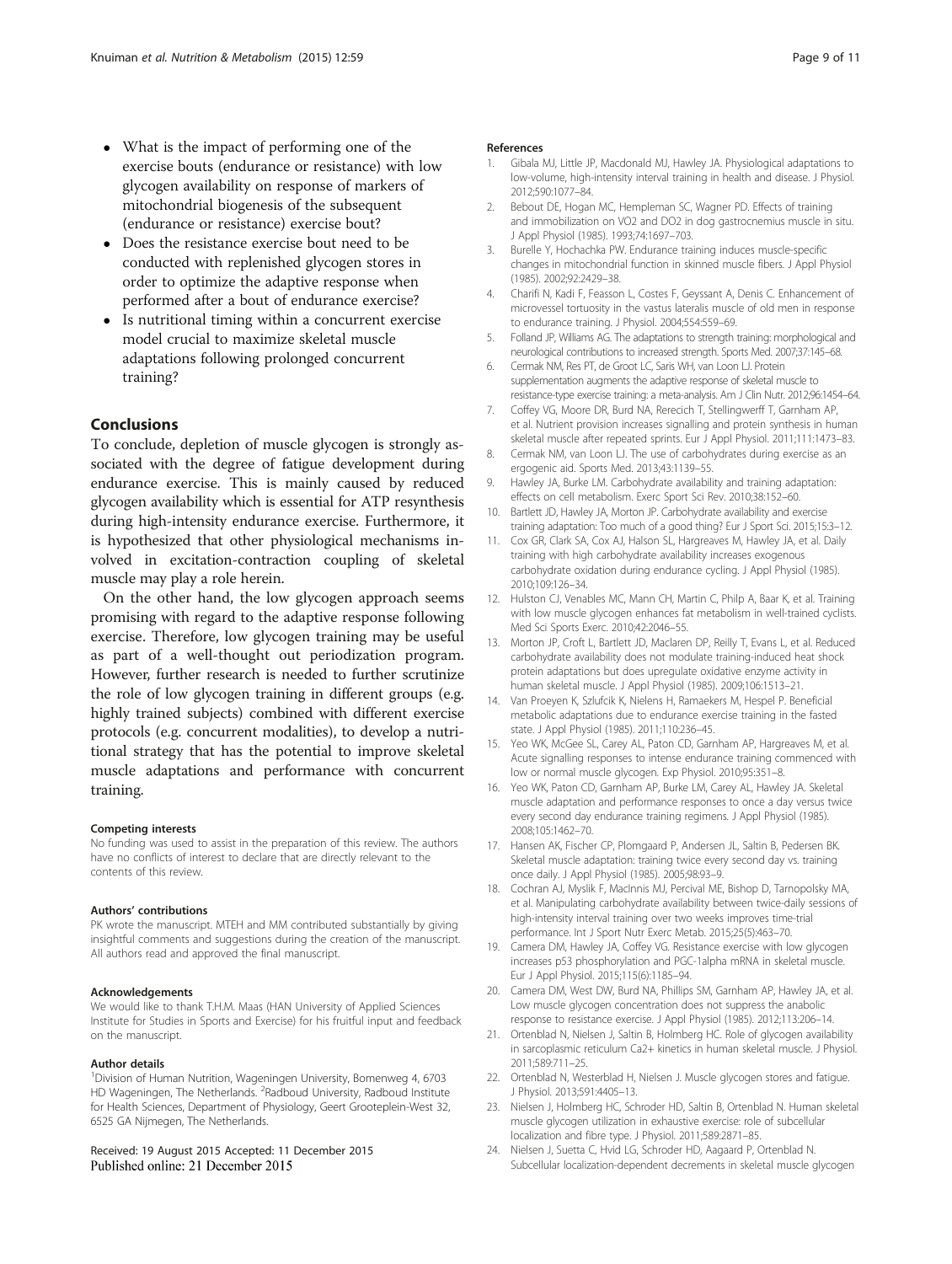<span id="page-9-0"></span>and mitochondria content following short-term disuse in young and old men. Am J Physiol Endocrinol Metab. 2010;299:E1053–1060.

- 25. Duhamel TA, Perco JG, Green HJ. Manipulation of dietary carbohydrates after prolonged effort modifies muscle sarcoplasmic reticulum responses in exercising males. Am J Physiol Regul Integr Comp Physiol. 2006;291:R1100–1110.
- 26. van Loon LJ, Greenhaff PL, Constantin-Teodosiu D, Saris WH, Wagenmakers AJ. The effects of increasing exercise intensity on muscle fuel utilisation in humans. J Physiol. 2001;536:295–304.
- 27. Tsintzas K, Williams C. Human muscle glycogen metabolism during exercise. Effect of carbohydrate supplementation. Sports Med. 1998;25:7–23.
- 28. Bergstrom J, Hultman E. A study of the glycogen metabolism during exercise in man. Scand J Clin Lab Invest. 1967;19:218–28.
- 29. Jacobs I, Kaiser P, Tesch P. Muscle strength and fatigue after selective glycogen depletion in human skeletal muscle fibers. Eur J Appl Physiol Occup Physiol. 1981;46:47–53.
- 30. Blomstrand E, Saltin B. Effect of muscle glycogen on glucose, lactate and amino acid metabolism during exercise and recovery in human subjects. J Physiol. 1999;514(Pt 1):293–302.
- 31. Weltan SM, Bosch AN, Dennis SC, Noakes TD. Preexercise muscle glycogen content affects metabolism during exercise despite maintenance of hyperglycemia. Am J Physiol. 1998;274:E83–88.
- 32. Porcelli S, Ramaglia M, Bellistri G, Pavei G, Pugliese L, Montorsi M, et al. Aerobic fitness affects the exercise performance responses to nitrate supplementation. Med Sci Sports Exerc 2014;47(8):1643–51.
- 33. Stellingwerff T, Boit MK, Res PT, International Association of Athletics F. Nutritional strategies to optimize training and racing in middle-distance athletes. J Sports Sci. 2007;25 Suppl 1:S17–28.
- 34. Hawley JA. Adaptations of skeletal muscle to prolonged, intense endurance training. Clin Exp Pharmacol Physiol. 2002;29:218–22.
- 35. Petibois C, Cazorla G, Poortmans JR, Deleris G. Biochemical aspects of overtraining in endurance sports : the metabolism alteration process syndrome. Sports Med. 2003;33:83–94.
- 36. Achten J, Halson SL, Moseley L, Rayson MP, Casey A, Jeukendrup AE. Higher dietary carbohydrate content during intensified running training results in better maintenance of performance and mood state. J Appl Physiol (1985). 2004;96:1331–40.
- 37. MacDougall JD, Ray S, Sale DG, McCartney N, Lee P, Garner S. Muscle substrate utilization and lactate production. Can J Appl Physiol. 1999;24:209–15.
- 38. Katz A, Broberg S, Sahlin K, Wahren J. Leg glucose uptake during maximal dynamic exercise in humans. Am J Physiol. 1986;251:E65–70.
- 39. Koopman R, Manders RJ, Jonkers RA, Hul GB, Kuipers H, van Loon LJ. Intramyocellular lipid and glycogen content are reduced following resistance exercise in untrained healthy males. Eur J Appl Physiol. 2006;96:525–34.
- 40. Pascoe DD, Costill DL, Fink WJ, Robergs RA, Zachwieja JJ. Glycogen resynthesis in skeletal muscle following resistive exercise. Med Sci Sports Exerc. 1993;25:349–54.
- 41. Tesch PA, Colliander EB, Kaiser P. Muscle metabolism during intense, heavy-resistance exercise. Eur J Appl Physiol Occup Physiol. 1986;55:362–6.
- 42. Leveritt M, Abernethy PJ. Effects of carbohydrate restriction on strength performance. J Strength Cond Res. 1999;13:52–7.
- 43. Mitchell JB, DiLauro PC, Pizza FX, Cavender DL. The effect of preexercise carbohydrate status on resistance exercise performance. Int J Sport Nutr. 1997;7:185–96.
- 44. Slater G, Phillips SM. Nutrition guidelines for strength sports: sprinting, weightlifting, throwing events, and bodybuilding. J Sports Sci. 2011;29 Suppl 1:S67–77.
- 45. Burke LM, Hawley JA, Wong SH, Jeukendrup AE. Carbohydrates for training and competition. J Sports Sci. 2011;29 Suppl 1:S17–27.
- 46. Jeukendrup A. A step towards personalized sports nutrition: carbohydrate intake during exercise. Sports Med. 2014;44 Suppl 1:S25–33.
- 47. Lambert CP, Flynn MG, Boone Jr JB, Michaud TJ, Rodriguez-Zayas J. Effects of carbohydrate feeding on multiple-bout resistance exercise. J Strength Cond Res. 1991;5:192–7.
- 48. Haff G, Schroeder C, Koch A, Kuphal K, Comeau M, Potteiger J. The effects of supplemental carbohydrate ingestion on intermittent isokinetic leg exercise. J Sports Med Phys Fitness. 2001;41:216–22.
- 49. Haff GG, Stone MH, Warren BJ, Keith R, Johnson RL, Nieman DC, et al. The effect of carbohydrate supplementation on multiple sessions and bouts of resistance exercise. J Strength Cond Res. 1999;13:111–7.
- 50. Kulik JR, Touchberry CD, Kawamori N, Blumert PA, Crum AJ, Haff GG. Supplemental carbohydrate ingestion does not improve performance of high-intensity resistance exercise. J Strength Cond Res. 2008;22:1101–7.
- 51. Haff GG, Koch AJ, Potteiger JA, Kuphal KE, Magee LM, Green SB, et al. Carbohydrate supplementation attenuates muscle glycogen loss during acute bouts of resistance exercise. Int J Sport Nutr Exerc Metab. 2000;10:326–39.
- 52. Margolis LM, Pasiakos SM. Optimizing intramuscular adaptations to aerobic exercise: effects of carbohydrate restriction and protein supplementation on mitochondrial biogenesis. Adv Nutr. 2013;4:657–64.
- 53. Jager S, Handschin C, St-Pierre J, Spiegelman BM. AMP-activated protein kinase (AMPK) action in skeletal muscle via direct phosphorylation of PGC-1alpha. Proc Natl Acad Sci U S A. 2007;104:12017–22.
- 54. Psilander N, Frank P, Flockhart M, Sahlin K. Exercise with low glycogen increases PGC-1alpha gene expression in human skeletal muscle. Eur J Appl Physiol. 2013;113:951–63.
- 55. Drake JC, Wilson RJ, Yan Z. Molecular mechanisms for mitochondrial adaptation to exercise training in skeletal muscle. Faseb J. 2015;30:15–276337.
- 56. Mounier R, Theret M, Lantier L, Foretz M, Viollet B. Expanding roles for AMPK in skeletal muscle plasticity. Trends Endocrinol Metab. 2015;26:275–86.
- 57. Canto C, Gerhart-Hines Z, Feige JN, Lagouge M, Noriega L, Milne JC, et al. AMPK regulates energy expenditure by modulating NAD+ metabolism and SIRT1 activity. Nature. 2009;458:1056–60.
- 58. Wackerhage H. Molecular Exercise Physiology: An Introduction. Routledge, Taylor & Francis Group, New York; 2014.
- 59. Xiao B, Sanders MJ, Underwood E, Heath R, Mayer FV, Carmena D, et al. Structure of mammalian AMPK and its regulation by ADP. Nature. 2011;472:230–3.
- Carling D, Thornton C, Woods A, Sanders MJ. AMP-activated protein kinase: new regulation, new roles? Biochem J. 2012;445:11–27.
- 61. Chan MH, McGee SL, Watt MJ, Hargreaves M, Febbraio MA. Altering dietary nutrient intake that reduces glycogen content leads to phosphorylation of nuclear p38 MAP kinase in human skeletal muscle: association with IL-6 gene transcription during contraction. FASEB J. 2004;18:1785–7.
- 62. Knutti D, Kressler D, Kralli A. Regulation of the transcriptional coactivator PGC-1 via MAPK-sensitive interaction with a repressor. Proc Natl Acad Sci U S A. 2001;98:9713–8.
- 63. Cochran AJ, Little JP, Tarnopolsky MA, Gibala MJ. Carbohydrate feeding during recovery alters the skeletal muscle metabolic response to repeated sessions of high-intensity interval exercise in humans. J Appl Physiol (1985). 2010;108:628–36.
- 64. Mathai AS, Bonen A, Benton CR, Robinson DL, Graham TE. Rapid exerciseinduced changes in PGC-1alpha mRNA and protein in human skeletal muscle. J Appl Physiol (1985). 2008;105:1098–105.
- 65. Saleem A, Carter HN, Iqbal S, Hood DA. Role of p53 within the regulatory network controlling muscle mitochondrial biogenesis. Exerc Sport Sci Rev. 2011;39:199–205.
- 66. Donahue RJ, Razmara M, Hoek JB, Knudsen TB. Direct influence of the p53 tumor suppressor on mitochondrial biogenesis and function. FASEB J. 2001;15:635–44.
- 67. Saleem A, Adhihetty PJ, Hood DA. Role of p53 in mitochondrial biogenesis and apoptosis in skeletal muscle. Physiol Genomics. 2009;37:58–66.
- 68. Bartlett JD, Louhelainen J, Iqbal Z, Cochran AJ, Gibala MJ, Gregson W, et al. Reduced carbohydrate availability enhances exercise-induced p53 signaling in human skeletal muscle: implications for mitochondrial biogenesis. Am J Physiol Regul Integr Comp Physiol. 2013;304:R450–458.
- 69. MacDougall JD, Sale DG, Moroz JR, Elder GC, Sutton JR, Howald H. Mitochondrial volume density in human skeletal muscle following heavy resistance training. Med Sci Sports. 1979;11:164–6.
- 70. Chilibeck PD, Syrotuik DG, Bell GJ. The effect of strength training on estimates of mitochondrial density and distribution throughout muscle fibres. Eur J Appl Physiol Occup Physiol. 1999;80:604–9.
- 71. Tang JE, Hartman JW, Phillips SM. Increased muscle oxidative potential following resistance training induced fibre hypertrophy in young men. Appl Physiol Nutr Metab. 2006;31:495–501.
- 72. Pesta D, Hoppel F, Macek C, Messner H, Faulhaber M, Kobel C, et al. Similar qualitative and quantitative changes of mitochondrial respiration following strength and endurance training in normoxia and hypoxia in sedentary humans. Am J Physiol Regul Integr Comp Physiol. 2011;301:R1078–1087.
- 73. Jubrias SA, Esselman PC, Price LB, Cress ME, Conley KE. Large energetic adaptations of elderly muscle to resistance and endurance training. J Appl Physiol (1985). 2001;90:1663–70.
- 74. Porter C, Reidy PT, Bhattarai N, Sidossis LS, Rasmussen BB. Resistance exercise training alters mitochondrial function in human skeletal muscle. Med Sci Sports Exerc. 2014;47:1922–31.